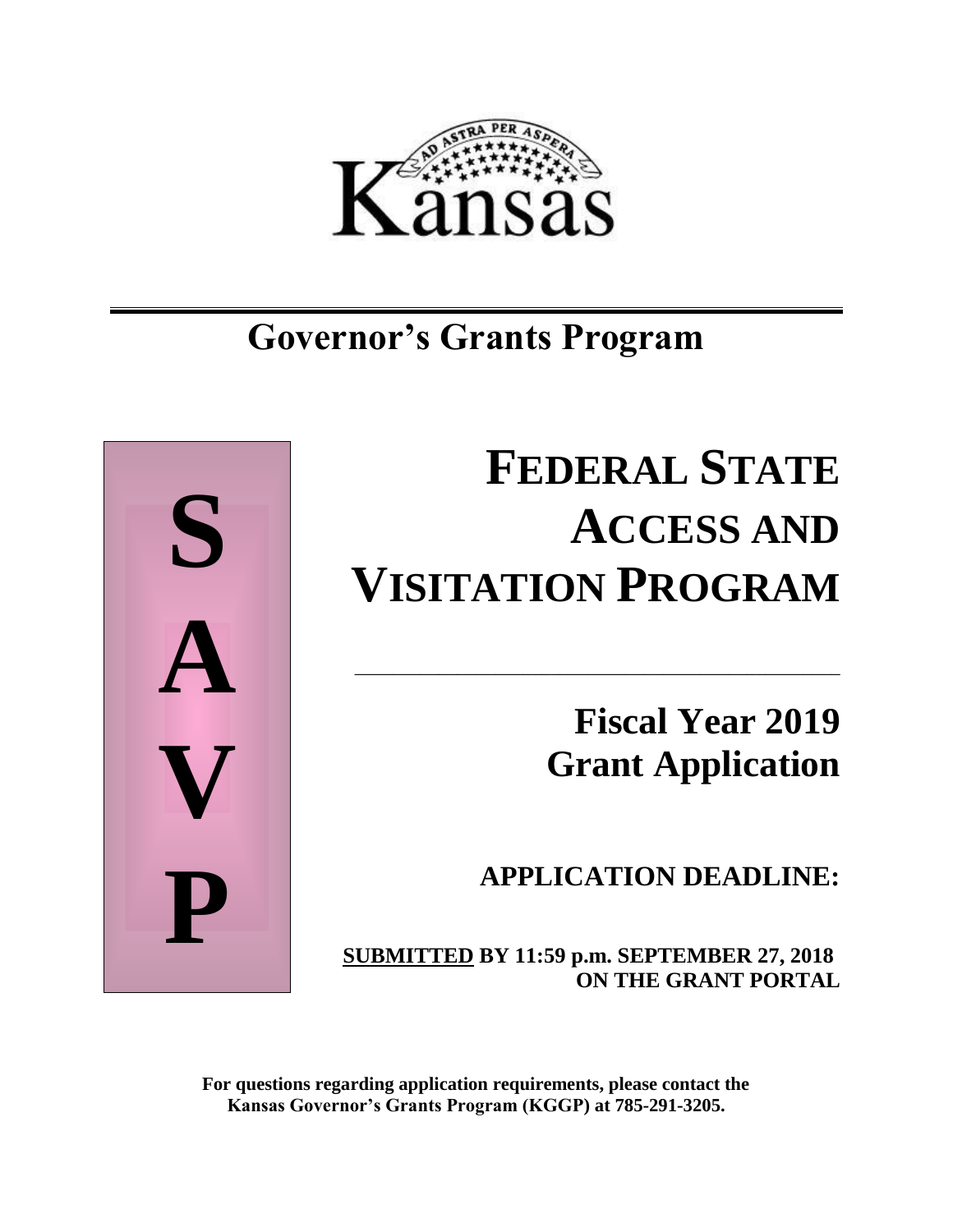# **Federal State Access and Visitation Program Guidelines**

# **Eligibility Criteria**

The purpose of the SAVP grant is to increase, enhance, expand, or initiate grant projects that provide services and assistance to children and families in need of supervised exchange or visitation. Assistance may encompass a range of support services. Specific services provided and the specific target group should reflect local needs and priorities. Activities may include: on-site supervision, exchange monitoring, therapeutic supervision, recording observations of visits, referrals to other services, and educational parenting classes. Indicators such as number of staff assigned, the type of services provided, the number of children and families served, and the number of personnel and others trained may be used to evaluate the efficiency and impact of the proposed grant project. Only agencies that received funding during Fiscal Year 2018 are eligible.

The following information outlines eligibility criteria and requirements for application and administration of the Federal State Access and Visitation Program (SAVP) pursuant to P.L. 104- 193. The Kansas Governor's Grants Program (KGGP) establishes policies and procedures for the SAVP grant program, consistent with the requirements of the Federal SAVP Program. The KGGP has the discretion to be more restrictive regarding certain requirements.

Eligible applicants must receive 50 percent or more of their agency budget from sources other than funds distributed through this grant fund. Other sources may be public or private and may include contributions of goods or services, including materials, commodities, transportation, office space, or other types of facilities or personal services.

In addition, federal requirements state that eligible applicants must have in place, or must develop, protocols that ensure family violence safeguards. Applicants should provide the protocol as an attachment to the application if the protocol has been developed. If the protocol is not developed, it will be required as a special condition for receiving SAVP grant funds.

Non-federal matching contributions of 10 percent (cash or in-kind) of the total cost of the SAVP grant project (SAVP grant funds plus match) are required for each SAVP grant project and must be derived from non-federal sources.

| Example: | <b>Total Grant Project Cost</b> | $=$ \$50,000 |
|----------|---------------------------------|--------------|
|          | 90% Federal Share               | $=$ \$45,000 |
|          | 10% Non-Federal Match           | $=$ \$ 5,000 |

# **Limitations on the Use of Grant Funds**

The following limitations apply to the SAVP grant program:

• Grant project funds shall only be used for personnel, fringe benefits, and travel/training budget categories, and contractual services specifically for security. These costs must be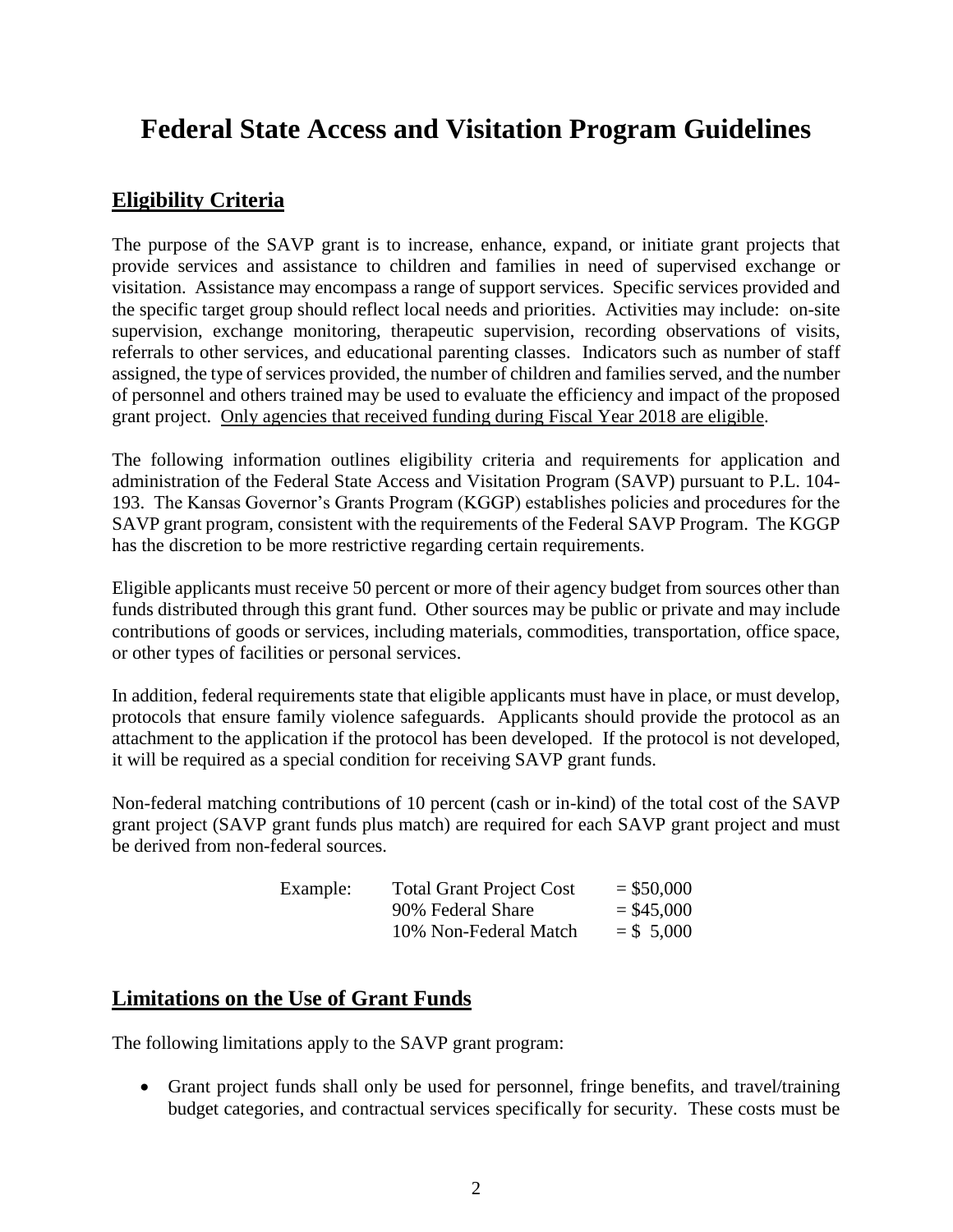necessary and essential to the grant project's success. SAVP funds used for fringe benefit costs shall not exceed the proportion of personnel costs supported by SAVP funds.

- Grant project funds shall not be used for applying for or auditing this grant, fundraising, grant writing, lobbying, board development, or research projects or for any training directed at any of these subject areas.
- Grant project funds shall not be used to reimburse mileage, lodging, meal, and other travel expenses in excess of the applicant's approved policy rate or the current federal per diem rates, whichever is lower. If the applicant chooses to reimburse at a rate in excess of the current federal rate, per its agency policy, grant funds administered by the KGGP cannot be used to make up the difference.

Misuse of grant funds may result in a range of penalties, including suspension of current and future funds, suspension or debarment from federal grants, recoupment of monies provided under a grant, and civil and/or criminal penalties.

The use of grant project funds is prohibited for grant projects that offer a low probability of improving services to children and families as determined by fiscal and grant project compliance reviews.

# **Supplanting**

SAVP funds shall be used to supplement, **not** supplant, other federal, state, or local funds that would otherwise be available to assist with supervised exchange and visitation services. The following guidelines should be used in determining the supplanting of funds. Although the examples provided below relate specifically to staffing scenarios, supplanting is not limited to personnel. Supplanting can occur in any budget line item if sufficient documentation cannot support that a SAVP grant award has not replaced funds otherwise available for the same program or purpose.

- **Defined:** To reduce federal, state, or local funds for an activity specifically because SAVP funds are available (or expected to be available) to fund that same activity. SAVP funds must be used to **supplement** existing funds for program activities and may **not replace** federal, state, or local funds that have been appropriated or allocated for the same purpose. Additionally, SAVP funding may not replace federal, state, or local funding that is required by law. In instances where a question of supplanting arises, the applicant or grantee may be required to substantiate that the reduction in non-SAVP resources occurred for reasons other than the receipt or expected receipt of SAVP funds.
- Example 1 Organization A appropriated or otherwise secured funds in FY19 for salary and benefits for two visitation supervisors. In FY19, Organization A is awarded SAVP funds designated for the hiring of two additional visitation supervisors.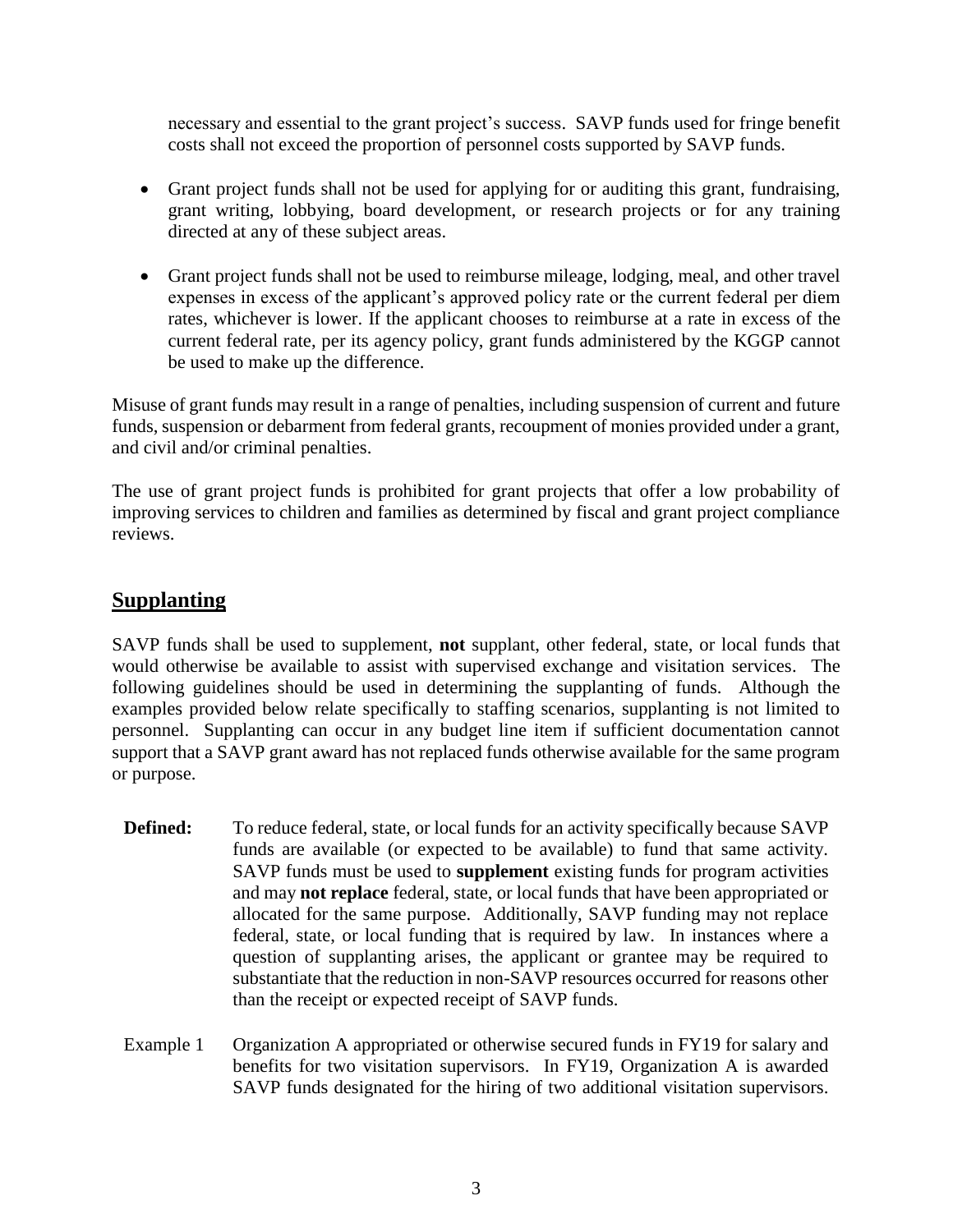Organization A expended the SAVP funds as intended, and now has four visitation supervisors.

In this scenario, Organization A has used SAVP funds to supplement existing funds for program activities. Thus, supplanting has **not** occurred. If any of the visitation supervisors had left the organization during FY19 and Organization A did not follow established recruitment procedures to replace the visitation supervisors, or utilized SAVP funding for those positions for other purposes, supplanting **would** have occurred.

Example 2 Organization B appropriated or otherwise secured funds in FY18 for salary and benefits for two visitation supervisors. Due to budget projections for FY19, Organization B expects to lay off one visitation supervisor (facts that Organization B is able to substantiate). In FY19, Organization B is awarded SAVP funds designated for hiring one additional visitation supervisor. At the beginning of FY19, Organization B lays off one visitation supervisor and uses SAVP funds to continue the salary and benefits for the other visitation supervisor.

> In this scenario, Organization B will use SAVP funds to pay the salary and benefits for one visitation supervisor who would have been laid off but for the availability of SAVP funds. Therefore, supplanting has **not** occurred.

Example 3 Organization C appropriates or otherwise secures funds in FY19 for salary and benefits for two visitation supervisors. Organization C plans to use SAVP funds to pay the salaries of two additional visitation supervisors. Subsequently, however, Organization C opts to use two current experienced employees for this effort, and uses SAVP funds to pay their salaries and benefits. In doing so, Organization C determines that the remaining employees could handle the services and did not attempt to backfill the positions.

> In this scenario, by replacing existing funds with SAVP funds, supplanting **has** occurred. Although Organization C may use experienced staff to fill the new SAVP-funded visitation supervisor positions, use of the SAVP funds has not **supplemented** funds for program activities, but has **replaced** those funds through Organization C's decision not to hire replacements for staff designated for SAVP-funded activities.

# **Grant Application Deadline**

Grant applications must be submitted via the Grant Portal **by 11:59 p.m. September 27, 2018**. [Grant Portal instructions](http://grants.ks.gov/docs/default-source/how-to-guides/application-portal-instructions.pdf?sfvrsn=4) for submitting applications via the Grant Portal are provided at the **KGGP** [Resource page.](http://www.grants.ks.gov/resources/getting-started)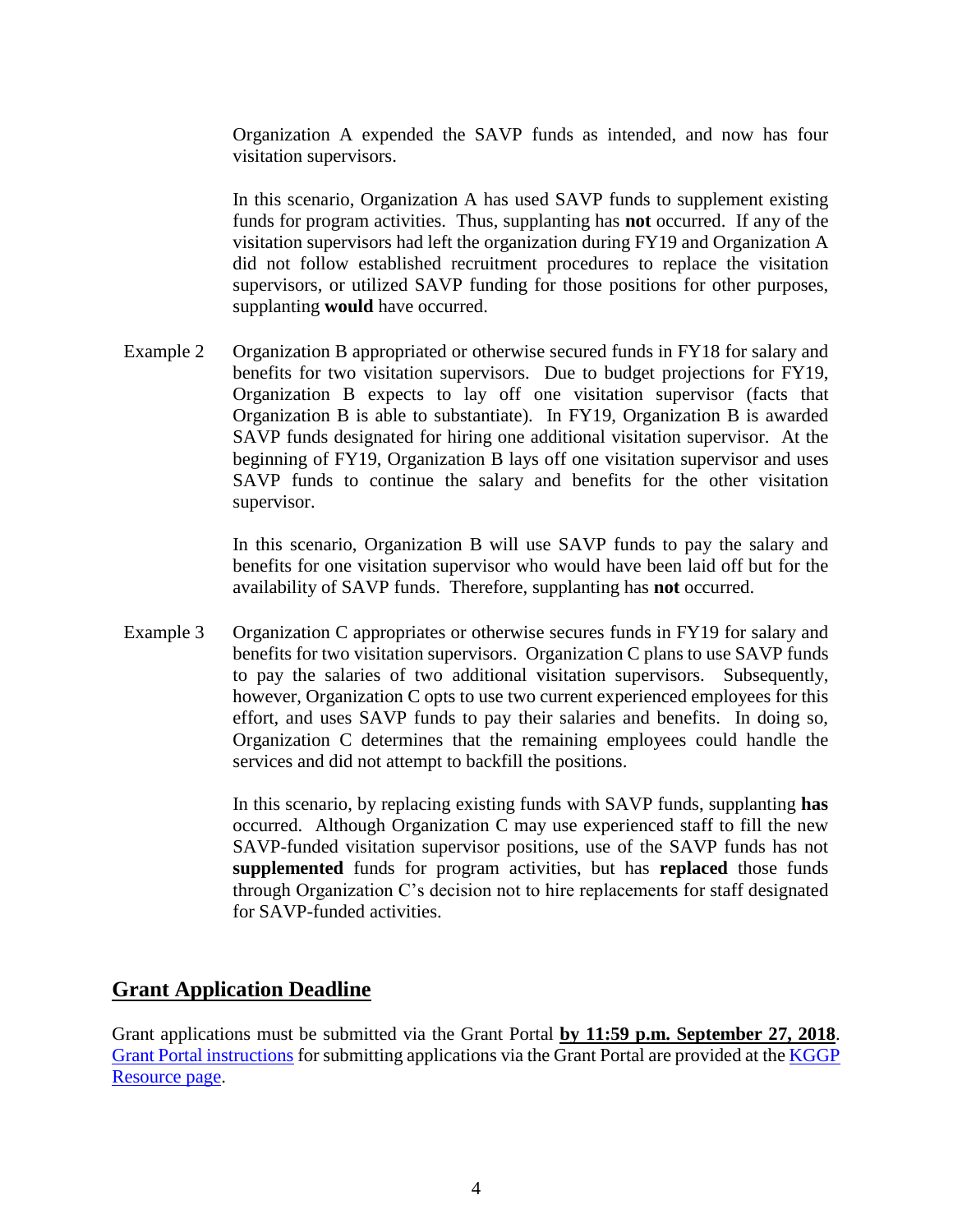# **Grant Project Period**

Grant projects funded by this grant program shall be for a period of 12 months from October 1, 2018, to September 30, 2019. Any funds not expended by September 30, 2019, must be returned to the KGGP.

# **Grant Recipient Compliance and Reporting Requirements**

If SAVP funds are awarded to the applicant, subgrantees will be expected to comply with the SAVP grant program requirements set out in the grant assurances, reporting requirements, and any requirements arising as a result of a compliance review. The KGGP will conduct a compliance review of each SAVP award. Failure to comply with these requirements may result in suspension or termination of grant funding.

In addition, subgrantees must comply with the provisions of the Federal Office of Management and Budget (OMB) Uniform Guidance for Federal Awards, [2 CFR Part 200](http://www.ecfr.gov/cgi-bin/text-idx?SID=2c6d1c9f8de1f9619110b4599d84a234&mc=true&node=pt2.1.200&rgn=div5#_top) and applicable administrative requirements, cost principles, and common rules as required by SAVP, the U.S. Department of Health and Human Services, and the KGGP, which includes maintaining appropriate programmatic and financial records that fully disclose the amount and disposition of SAVP funds. This includes, but is not limited to:

- Financial documentation for disbursements:
- Daily time and activity records specifying time and type of service devoted to allowable SAVP activities:
- Grant project files;
- The portion of the grant project supplied by other sources of revenue;
- Job descriptions;
- Contracts for services:
- Statistical documentation; and
- Other records that facilitate an effective audit and grant analysis for compliance.

Agencies receiving a SAVP award are required to submit the following reports:

- The **Five Most Highly Compensated Officers** Certification must be submitted to open the award.
- Monthly **Financial Status Report** provides fiscal information on expenditures made during the month. Monthly reimbursements are made based on these expenditure reports. These reports are due 15 calendar days after the end of each month or the first business day.
- The **Program Income/Expenditure Report** provides information regarding program income/expenditures incurred during the reporting period as a result of the delivery of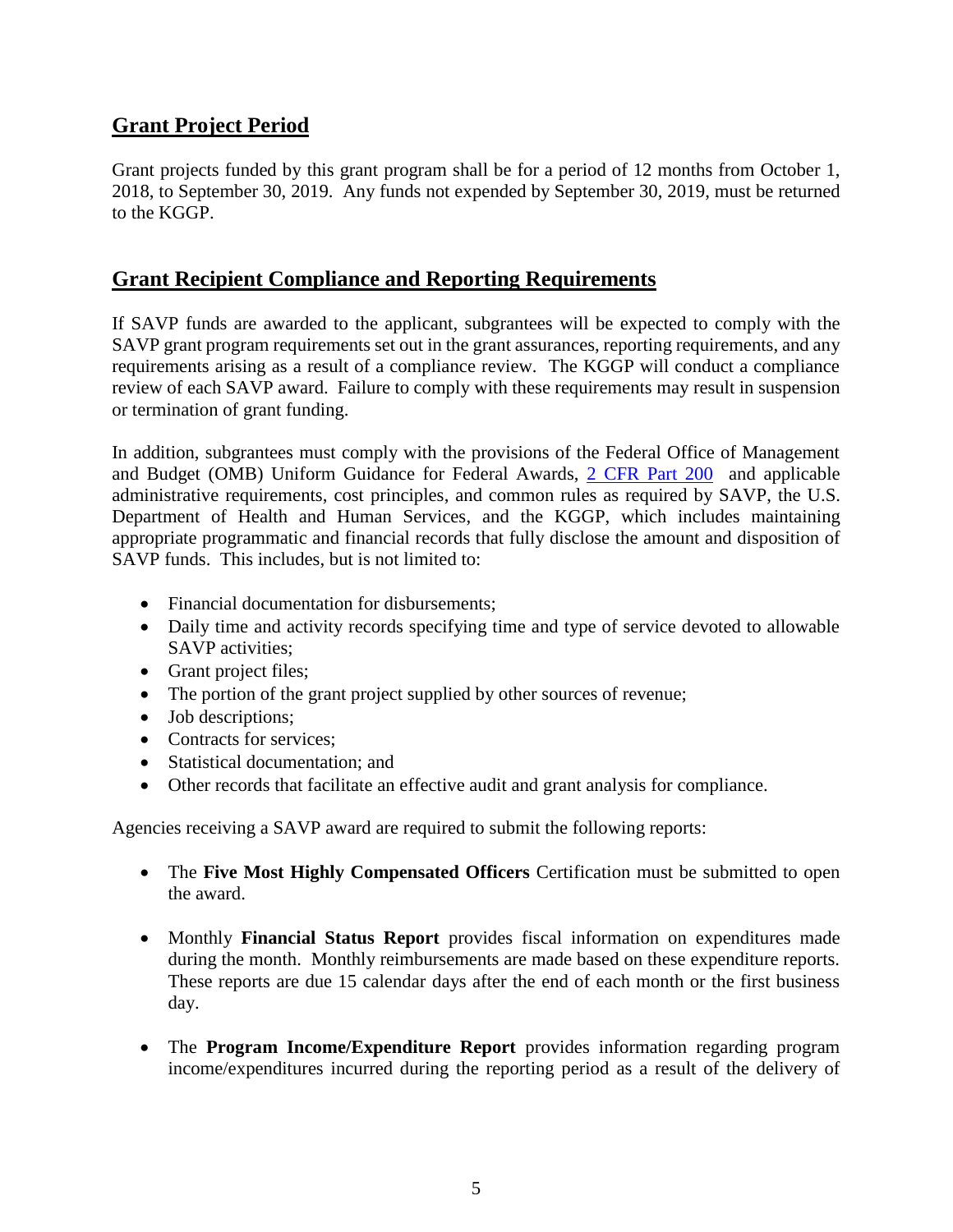SAVP-funded activities. Reports are due 15 calendar days after the end of each quarter or the first business day.

- Quarterly **Grant Project Statistical Report** (due 15 days after each calendar quarter or the first business day) and annual **Federal Statistical Report** (due 15 days after the end of the 12-month grant project period or the first business day) provides statistical information on children and families being served.
- Quarterly **Grant Project Narrative Report** provides a narrative description of the activities and services provided with grant funds. Reports are due 15 calendar days after the end of each calendar quarter grant project period or the first business day.
- The **Projection of Final Expenditures Report** is due July 15<sup>th</sup> or the first business day.
- Any other reporting procedures that may be required by the federal government or the KGGP.

Subgrantees submitting late, incorrect, or incomplete reports will not receive payment until the next scheduled payments for grant programs. Repeatedly late reports, failure to submit reports or supporting documentation required by the grant assurances, or failure to respond to compliance review findings in the timeframe provided will result in the suspension of grant funds. The subgrantee must come into compliance with grant requirements before grant funds will be paid.

Copies of all financial and statistical supporting documentation must be maintained by the agency for a period of five years following the closeout of the grant award.

# **Conditions of Grant Award**

If Federal SAVP grant funds are awarded, subrecipients must comply with the Child Exchange and Visitation Center Guidelines developed by the Office of the Kansas Attorney General. All approved applicants are responsible for providing the KGGP with a copy of any revisions and/or updates to the agency's operations manual.

# **Review of Applications**

KGGP staff will review applications for completeness, ensuring requirements are met and that proposed budgetary and programmatic information is allowable, reasonable, understandable, measurable, and achievable. Applications submitted incomplete, with *any* missing components or information, will receive consideration only after all other successfully completed applications have been considered. Applicants will be notified via the Grant Portal of the grant award decision.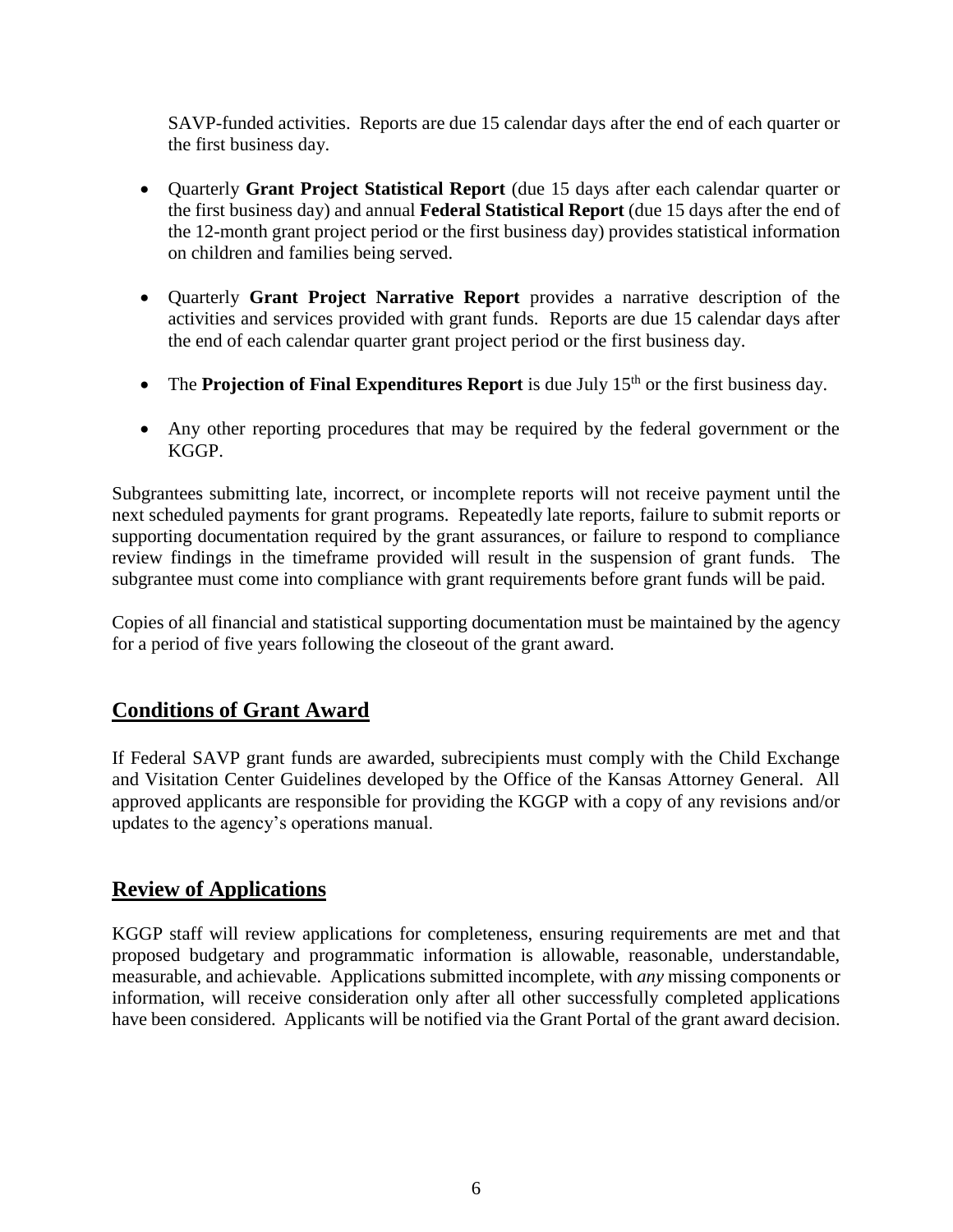# **Resource and Contact Information**

Visit the **KGGP** Resource page for more guidance on specific steps of submitting an application via the Grant Portal and for detailed [Grant Portal instructions.](http://grants.ks.gov/docs/default-source/how-to-guides/application-portal-instructions.pdf?sfvrsn=4) For technical assistance regarding the SAVP grant program guidelines or application submission, contact the Kansas Governor's Grants Program at 785-291-3205.

# **What an Application Must Include**

Please read all grant requirements and instructions before completing the grant application. Submit application documents in 12 pt. Times New Roman, number the pages of the Project Narrative, and title each document filename as indicated below. Do not submit any section of the application in landscape format. Do not submit any items not specified in the instructions.

The application must include the following items:

- \_\_\_\_\_ General Information
- **\_\_\_\_\_** Project Narrative
- \_\_\_\_\_ Grant Project Budget
- \_\_\_\_\_ Agency Program Budgets
- **Proof of 501(c)(3) status**
- \_\_\_\_\_ Certificate of Good Standing
- \_\_\_\_\_ Board of Directors Information
- \_\_\_\_\_ Family Violence Protocols
- \_\_\_\_\_ Federal Certifications

# **General Information**

Applicants must complete the General Information page online. Please note that the language provided in the "Brief Description of Proposed Grant Project" field may be utilized on public websites and documents to describe the purpose of the project and accomplishments of the grant program.

# **Project Narrative**

The following items must be included in the Project Narrative. Include each item in the order listed below and clearly label each section.

#### **Prior Accomplishments**

If the applicant received a 2018 SAVP grant award, describe specific agency accomplishments from the previous period that were funded, in whole or in part, by SAVP grant project funds. Clearly state the 2018 approved Goals and Objectives and report the actual outcomes to date. Applicants must utilize the following format: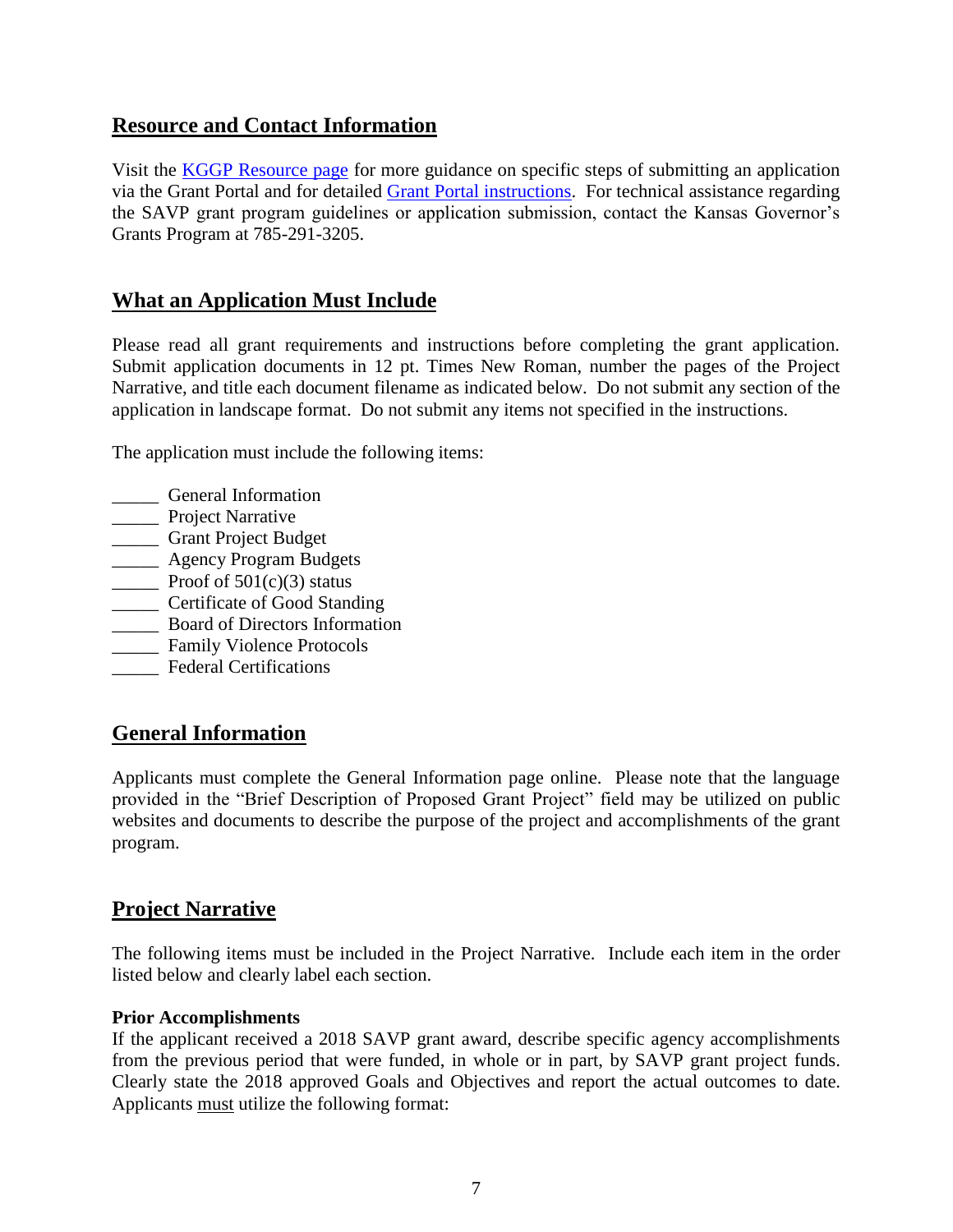#### *2018 Goal I – 2018 Objective 1 –* **2018 Actual Outcome -**

Provide documented evidence and anecdotal examples that show how SAVP-funded goals and objectives were met or how progress was made toward achieving the stated goals and objectives. Provide statistics that document the project's performance and the timeframe represented by those statistics. Include the number of children and families served by the agency. Describe any evaluations that were conducted, explain the results, and describe how that information will be used to support and enhance the grant project.

#### **Problem Statement and Needs Assessment**

The submission of an application presumes there is a definable problem that will be addressed by the requested grant funds. Provide a detailed explanation of the problem that will be addressed, either in whole or in part, with the requested grant funds. Provide data that supports the problem to be addressed in the grant application and site the source of the data provided. Describe how the grant funds will address the problem. Describe any needs assessment that was used to develop the problem statement, such as an evaluation of agency service activity or other assessment. If the applicant is comparing local data to state or national data, include information that either establishes the need locally or describes why the local community is limited in resources to address the problem.

#### **Justification of Need for Grant Funds/Increase Request**

All applicants must provide a justification of need for the grant funds requested. This justification must tie the financial need to the described problem statement and needs assessment. Explain why grant funds are needed to support the continuation of the project and why other funds are not available to support the project. In addition, if the applicant is requesting a new budget line item or funding increase to line items from the previous grant award, explain the need for additional funds and what additional activities and/or services will be provided. Describe how the increase to or addition of the new line item(s) is not supplanting other funds, per the definition provided on page 3 of this document. If the expenses are existing agency costs or activities, the non-supplanting explanation must include a description of how they were previously supported and why that support cannot continue to be utilized. The applicant must ensure that any request for additional funds outlined in the Project Narrative corresponds to the grant project budget submitted. The applicant should state whether other funds have been sought to support the program and describe the outcome of those efforts.

#### **Grant Project Goal(s) and Objectives**

State the goal(s) of the proposed grant project. This should not be the goals of the entire agency, but should be specific to the proposed SAVP-supported project. However, the goals for the grant project should be consistent with the mission and overall goals of the agency, as well as the results of any needs assessment.

List the objectives to be accomplished to achieve each goal listed. Objectives should be specific, measurable, realistic, and consistent with the goals of the grant project and cover a single event or outcome. Include the activities for each objective and explain how each objective will be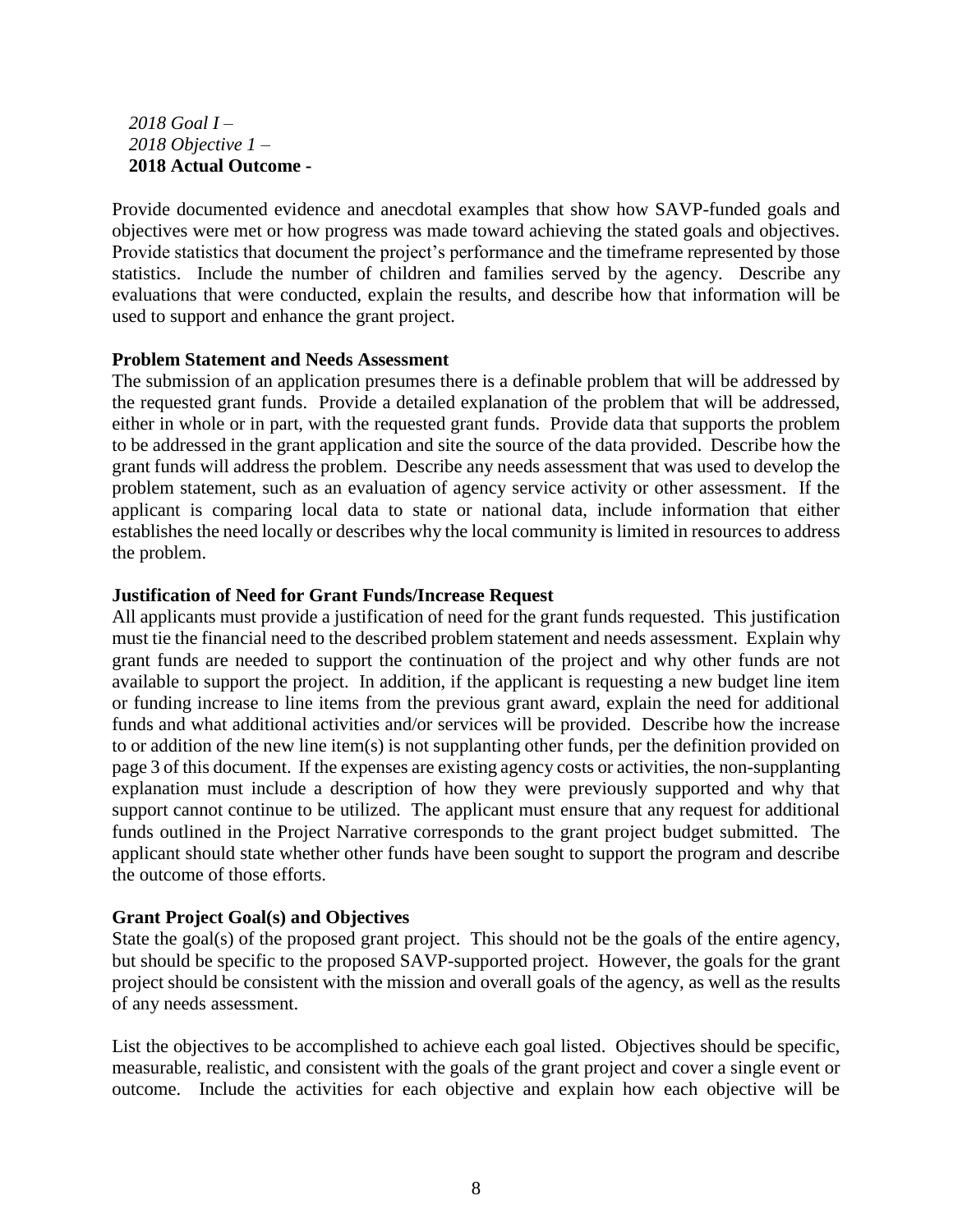measured. Specifically identify any evidence-based programs and/or practices being incorporated into the proposed objectives and activities. Visit the [KGGP Resource page](http://www.grants.ks.gov/resources/getting-started) for more guidance on developing goals and measurable objectives.

#### **Example (follow the format below):**

Goal I: Provide a safe environment for families using center for visitation services.

| Objective                                                                              | <b>Activities / Time Frame</b>                                                                                                                                                                                                                           | <b>Person Responsible</b>                               |
|----------------------------------------------------------------------------------------|----------------------------------------------------------------------------------------------------------------------------------------------------------------------------------------------------------------------------------------------------------|---------------------------------------------------------|
| 1. 95 percent of<br>families using the<br>center will not have<br>a security incident. | 1. Trained security and agency personnel are present<br>at all exchanges and visitations. Security incidents are<br>documented immediately. Security incidents are<br>tracked quarterly* to measure family safety. January,<br>April, July, October.     | 1. Security and<br>agency personnel                     |
| $2.100$ percent of<br>families will adhere<br>to agency policy<br>and procedures.      | 2. (a) Center policy and procedures are reviewed with<br>every family at intake, before any services will begin.<br>Intakes are scheduled within one month of referral                                                                                   | 2. (a) Agency<br>personnel                              |
|                                                                                        | (b) Any family member not complying with agency<br>policy and procedures will meet with staff to avoid<br>further disruption of services. Families not adhering<br>to policy and procedures will be tracked quarterly.<br>January, April, July, October. | (b) Agency personnel                                    |
| 3. Three additional<br>security personnel<br>will be hired and<br>trained.             | 3. (a) New security personnel will be trained on<br>family issues such as divorce and domestic violence.<br>By December 31, 2018.                                                                                                                        | 3. (a) Agency<br>personnel and area<br>partner agencies |
|                                                                                        | (b) Policy and procedures are reviewed with new<br>security personnel. By December 31, 2018.                                                                                                                                                             | (b) Agency personnel                                    |

# **Grant Project Performance Measures and Results**

Grant recipients will be required to demonstrate how the grant project was implemented and if the project achieved the results expected based on the data collected and evaluated. Provide the following information:

- Describe the process to be used for monitoring the implementation, progress, and outcomes of the grant project.
- Describe what data will be collected.
- Describe how the data collected will be used to ensure the success of the grant project.
- Describe the criteria that will be used to evaluate the activities and/or services provided through the proposed grant project.
- Explain how the proposed objectives will be measured and how it will be determined whether the proposed grant project is effectively and efficiently reaching the proposed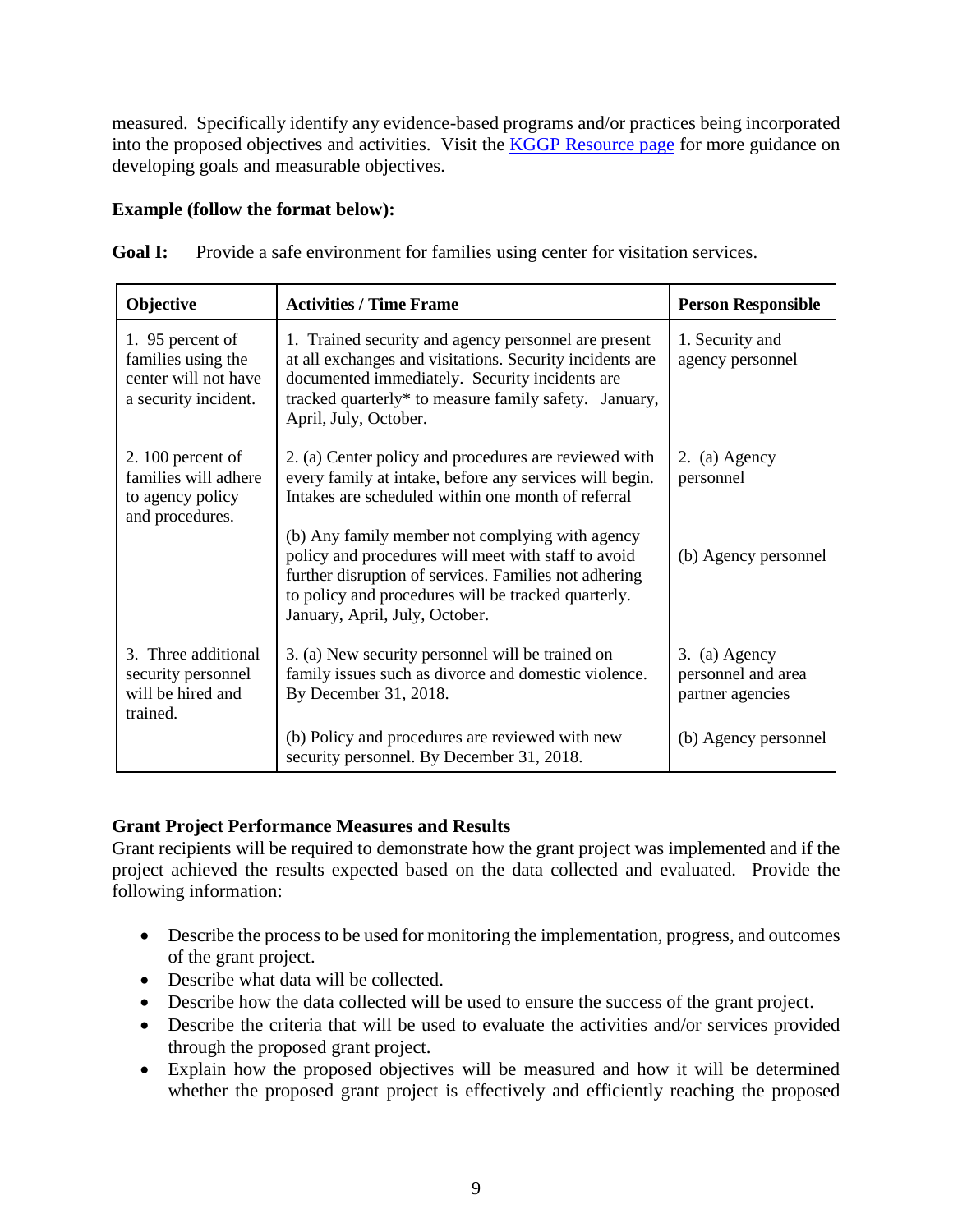goals and objectives.

• Describe what the grant project will achieve.

#### **Grant Project Staff**

Provide a list of each staff member to be funded with the grant along with staff who will be responsible for monitoring and evaluating the grant project. Include the name, title, and a brief job description for each staff listed. In addition, describe how this staffing pattern will help meet the goals of the grant project.

#### **Sustainability**

Provide a detailed description that explains what efforts are being made, or will be made, to ensure the long-term fiscal and programmatic sustainability of the project and program. The applicant must detail how the project will be funded in future years if SAVP funding declines or is not available.

#### **Civil Rights Contact Information**

Applicants must include the name, address, and telephone number of the civil rights contact person who is responsible for ensuring that all applicable civil rights requirements are met and who will act as liaison in civil rights matters.

#### **DUNS Number and SAM Registration**

Applicants must provide the agency's DUNS number and SAM expiration date. A DUNS number is a unique nine-digit sequence recognized as the universal standard for identifying and keeping track of entities receiving federal funds. The DUNS number will be used throughout the grant life cycle. Obtaining a DUNS number is a free, simple, one-time activity. Obtain one by calling 1- 866-705-5711 or by [applying online.](http://www.dnb.com/us/) In addition, applicants shall ensure that the agency has "active" status in the [U.S. System for Award Management \(SAM\)](http://www.sam.gov/) prior to submitting a SAVP application.

#### **Grant Management Capacity**

In accordance with requirements described in the Federal Office of Management and Budget (OMB) Uniform Guidance for Federal Awards, 2 CFR Part 200, the KGGP must assess the applicant's ability and capacity to implement the proposed SAVP project in full compliance with Federal statutes, regulations, and terms and conditions of a subgrant award. Applicants must provide the following information:

- Describe the applicant's written accounting policies and procedures and how often they are updated.
- Describe the applicant's procedures for ensuring that grant funds and associated match are accounted for separately and distinctly from other sources of revenue.
- Describe the applicant's accounting system, when the current system was implemented, its level of automation, and type(s) of technology utilized; describe any manual accounting processes used to complement the system.
- Describe the applicant's procedures for monitoring the approved grant project budget and tracking expenditures at a line item level.
- Describe the applicant's internal controls for ensuring that grant project expenditures are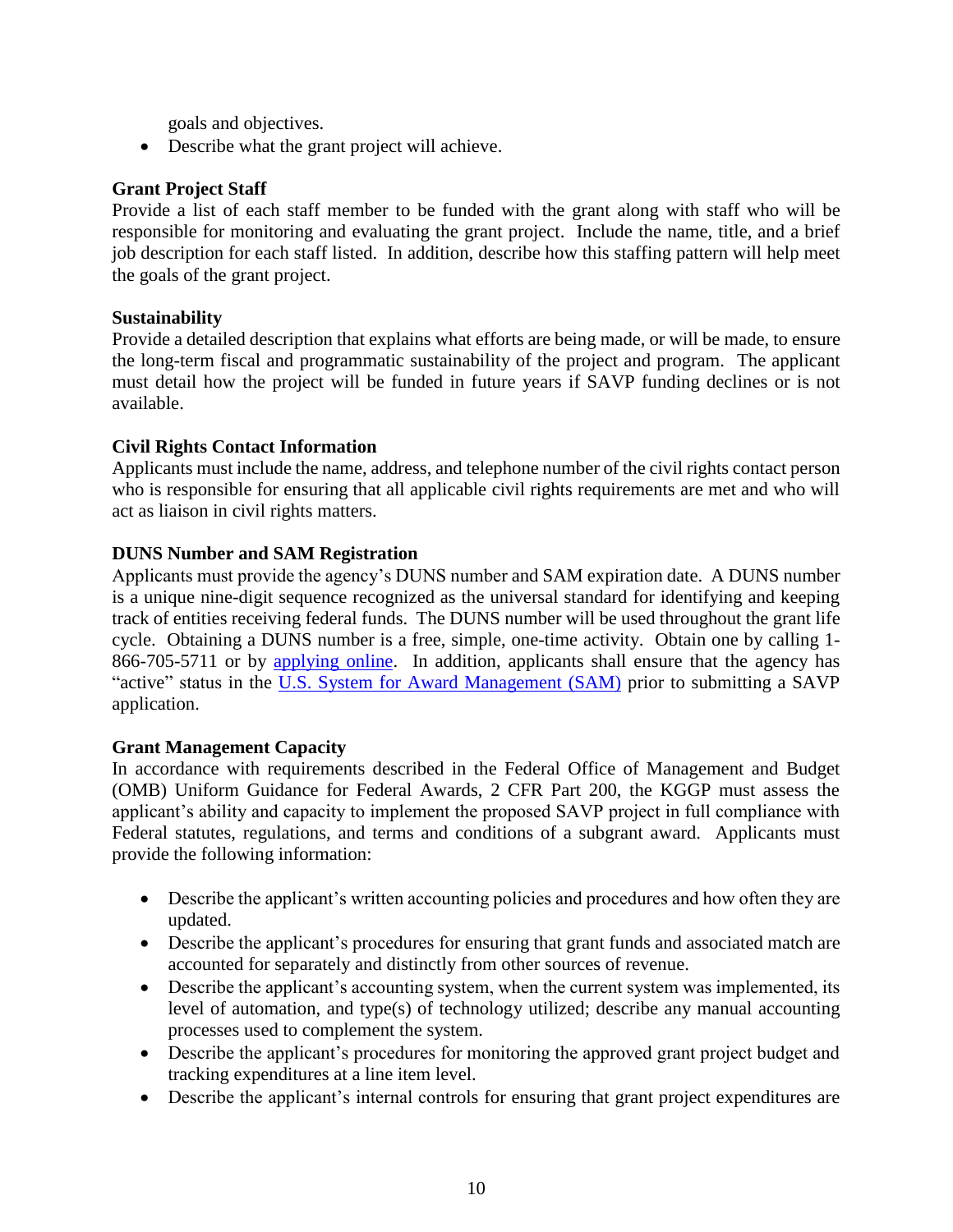solely for allowable and approved purposes.

- Describe the applicant's reserve and/or capacity to manage a SAVP subgrant award on a reimbursement basis.
- Describe the knowledge, qualifications, experience, and training of programmatic and fiscal staff responsible for assuring grant compliance.
- Describe experience managing other grant funds awarded to the applicant agency, including the name of the grant program, the purpose of the program, the year(s) awarded, whether any monitoring was conducted by the funder(s), and what findings were cited by the funder(s).

#### **Current Audit Report**

All applicants **must** provide information in this section of the Project Narrative on when the organization's most recent financial audit was completed, who performed the audit, what period it covered, whether the applicant met the threshold for a Single Audit, and where the audit is filed.

Nonprofit, community, or faith-based organizations **must** also provide a copy of the most recent audit report, including the Single Audit report if applicable, and IRS Form 990 to the KGGP. If the KGGP has **not** previously received a copy of the organization's most recent audit report and IRS Form 990, both items must be forwarded by U.S. Mail to: Kansas Governor's Grants Program, Landon State Office Building, 900 SW Jackson, Room 304 North, Topeka, KS 66612-1220. Include with the audit the Auditor's Letter to Management if applicable. If there are any findings and/or recommendations in the audit report or in the Letter to Management, explain how the findings and/or recommendations were, or will be, addressed by the applicant.

# **Grant Project Budget**

The applicant must submit a grant project budget, based on the allocation provided by the KGGP, that is reasonable and cost effective. All grant project-specific budget information is completed online within the provided data fields of the Grant Portal. No *grant project* budgetary documents are uploaded as part of the application.

Requested line items must be clearly linked to the proposed activities to be conducted in achieving the goals and objectives of the project. The budget must adhere to allowable costs and activities as outlined in this SAVP solicitation and the Federal Office of Management and Budget (OMB) Uniform Guidance for Federal Awards, [2 CFR Part 200.](http://www.ecfr.gov/cgi-bin/text-idx?SID=2c6d1c9f8de1f9619110b4599d84a234&mc=true&node=pt2.1.200&rgn=div5#_top)

A detailed calculation and brief narrative explanation must be provided in the Description field of each line item. Calculations shall clearly demonstrate how the requested amounts were derived and must account for both the federal funds requested and the non-federal match provided, including the match source(s). Personnel must be listed by the agency-assigned title for the position. Positions should be classified as "New" *only if* the requested position would be a new position for the agency. Personnel and associated fringe benefit costs must be demonstrated in terms of full compensation and the percentage of time to be devoted to the SAVP grant project for each position requested. Fringe benefit costs shall not be allocated to a position at a rate exceeding the portion of personnel costs requested in the SAVP Personnel category. Training events and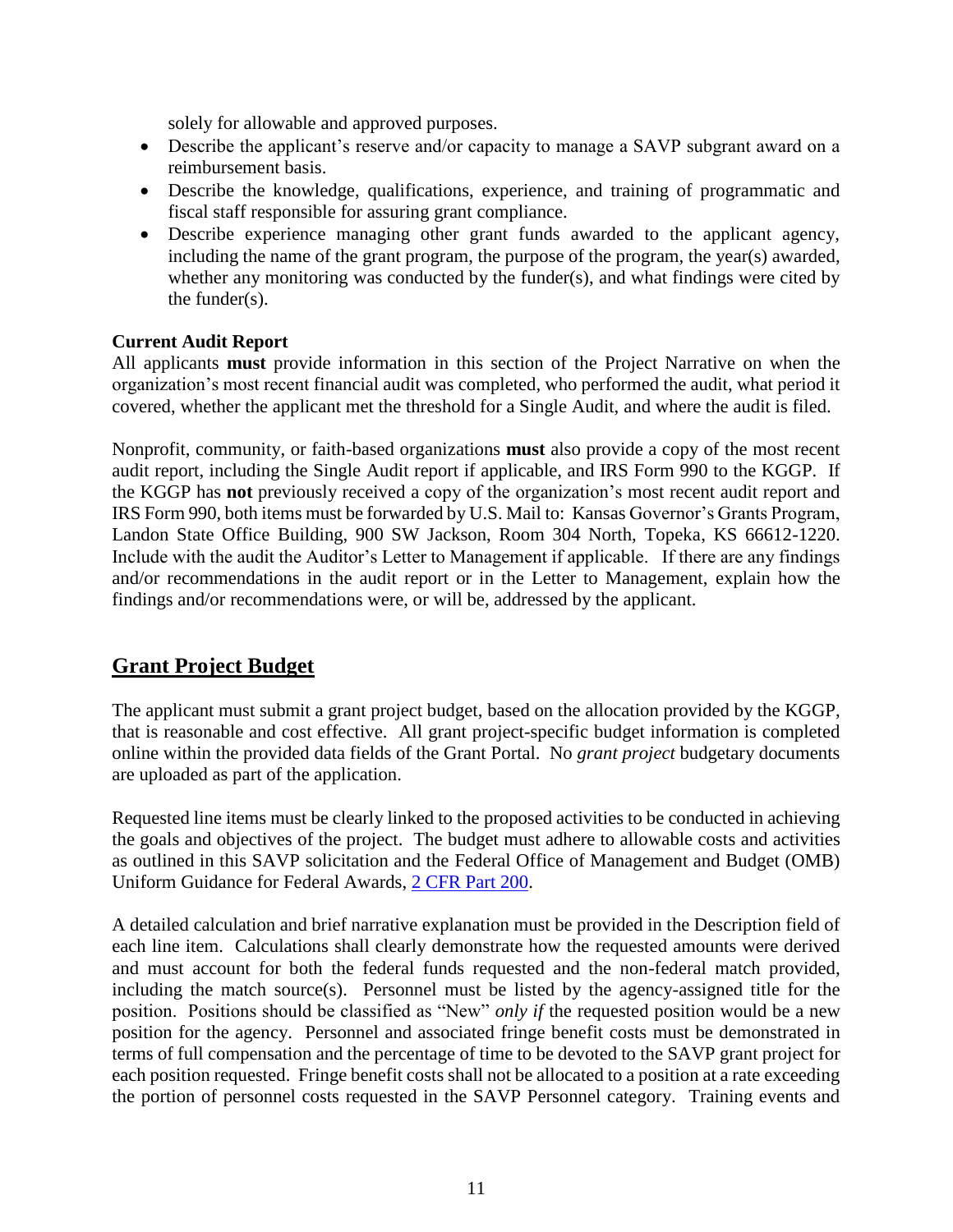other travel costs must be specifically identified to the extent possible. Following are examples of descriptions that might be used for line item requests. Please visit the [KGGP Resource page](http://www.grants.ks.gov/resources/getting-started) for more guidance.

| <b>CEVC</b><br>Coordinator |                | Federal<br>\$8,300 |    | Match | Description<br>Full-time, salaried, 20% of time on project; employees<br>scheduled to receive a 5% raise on Jan $1^{st}$ : (\$40,000 x .25)<br>year) + $(\$42,000 \times .75$ year) x .20 of time                                                                 |  |
|----------------------------|----------------|--------------------|----|-------|-------------------------------------------------------------------------------------------------------------------------------------------------------------------------------------------------------------------------------------------------------------------|--|
| Volunteers                 |                |                    | S. | 993   | Volunteers will provide office and scheduling assistance to<br>weekends: \$11/hr based<br>on<br>staff<br>$\alpha$<br>comparable<br>compensation x 91 hours                                                                                                        |  |
| <b>FICA</b>                | $\mathbb{S}^-$ | 635                |    |       | 7.65% x \$8,300 requested salaries                                                                                                                                                                                                                                |  |
| Conferences/<br>Workshops  |                | \$ 756             | \$ | 84    | Crime Victims' Rights Conference, April 2019, Wichita:<br>$($100$ registr. x 2 staff) + (200 mi. x \$.50/mi. x 1 vehicle) +<br>$(\$90/nt. x 2$ nights x 2 staff) + $(\$30/day$ meals x 3 days x 2<br>staff) = $$840, 90\%$ federal/10% match is City of 'x' funds |  |

# **Current and Next Fiscal Year Agency Program Budgets**

Upload the applicant's current and next fiscal year program budgets for the operation of the child visitation and exchange center, including balanced **income and expenses**. Include the fiscal period utilized by the agency. List all staff positions separately with their respective salaries/ wages. Agency income must list **all** sources of financial support (i.e. foundations, government agencies, fund-raising events, individual contributions, fees, etc.). For each income source, state the amount and its status (received, requested, committed, or projected). If the income is requested or projected, state the date the program expects to be notified of the funding decision or the date the program anticipates collecting the income. Include the appropriate pro-rated portion of this grant application request as budgeted income with a "requested" status. Also, be sure that all line items being requested in this application can be found in the program's budget for expenses.

Example of budget income only:

| Current Fiscal Year January 1-December 31, 2018 |                |                |             |
|-------------------------------------------------|----------------|----------------|-------------|
| <b>SOURCE:</b>                                  | <b>AMOUNT:</b> | <b>STATUS:</b> | DATE:       |
| City of $x'$                                    | \$10,000       | Projected      | 10/18       |
| United Way                                      | 5,000          | Received       | 1/18        |
| Walk-A-Thon                                     | 500            | Collected      | 2/18        |
| <b>Participant Fees</b>                         | 1,500          | Collected      | $1 - 12/18$ |
| SAVP '18-GOV                                    | 7,206          | Received       | 10/17       |
| SAVP '19-GOV                                    | 2,150          | Requested      | 9/18        |
| <b>Total Agency Income</b>                      | \$26,356       |                |             |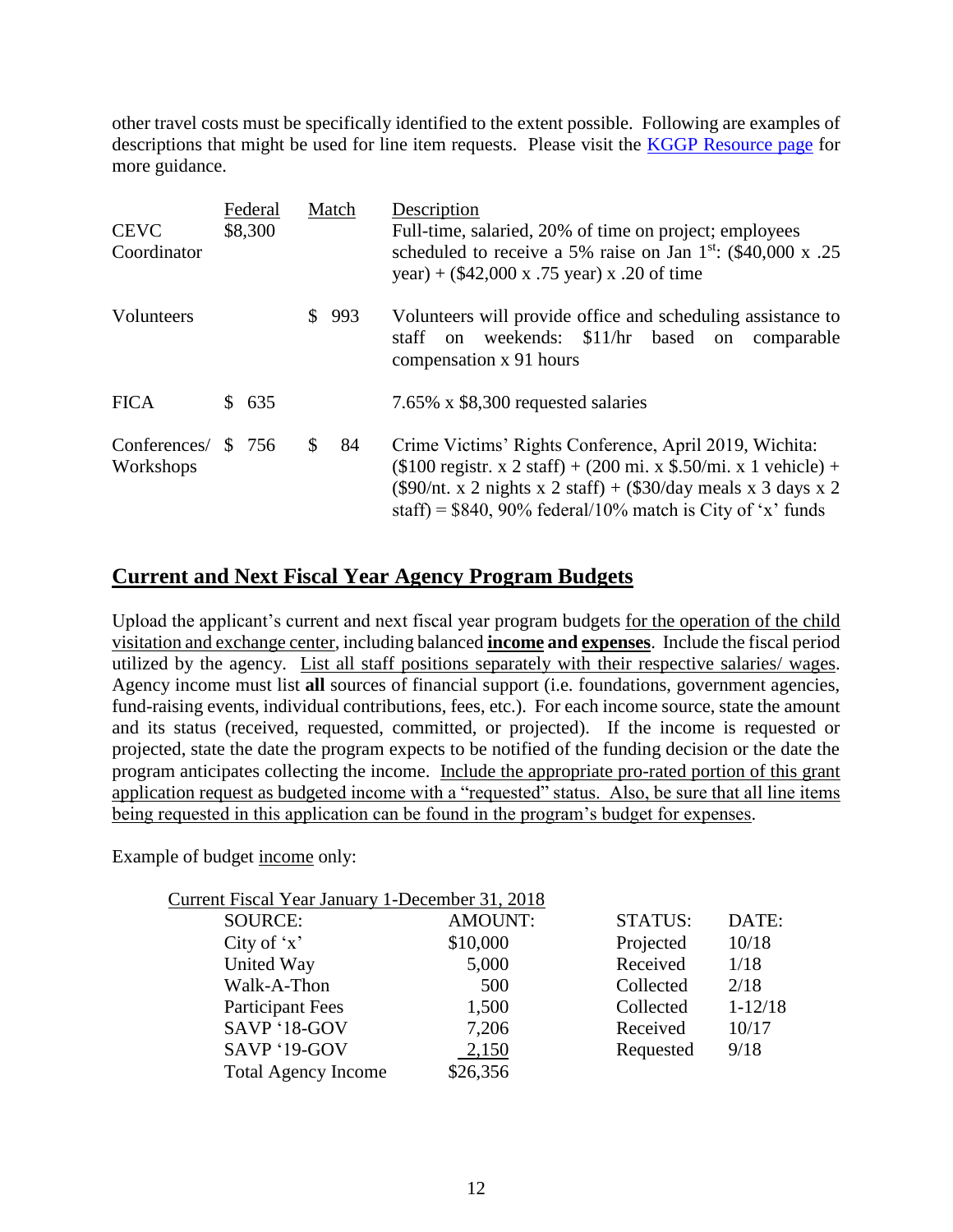\*Note: -Budget expenses are also required. -Repeat for Next Fiscal Year.

# **Proof of 501(c)(3)**

Upload as an attachment proof of the applicant's exempt status as determined by the Internal Revenue Service.

# **Certificate of Good Standing**

Upload as an attachment a current (less than one year old) copy of the applicant's Certificate of Good Standing from the Kansas Secretary of State's Office, available by calling (785) 296-4564 or visiting the [Kansas Secretary of State website.](http://www.kssos.org/other/certificate_good_standing.html)

# **Board of Directors**

Upload as an attachment a current list of the organization's Board of Directors. The attachment must include each board member's name, profession, address, phone number, email address (if available), and the member's term of service.

# **Family Violence Protocols**

Upload as an attachment a copy of the organization's family violence protocols that ensure the safety of parents/guardians and children served. If the organization does not have a current family violence protocol, upload a timeline for the completion of such a protocol.

# **Federal Certifications Regarding Lobbying; Debarment, Suspension, and Other Responsibility Matters; and Drug-Free Workplace Requirements and Regarding Environmental Tobacco Smoke**

The applicant must read, sign, and upload the two required certification forms regarding lobbying; debarment, suspension, and other responsibility matters; and drug-free workplace requirements and regarding environmental tobacco smoke. The certification forms are on the following pages of this document.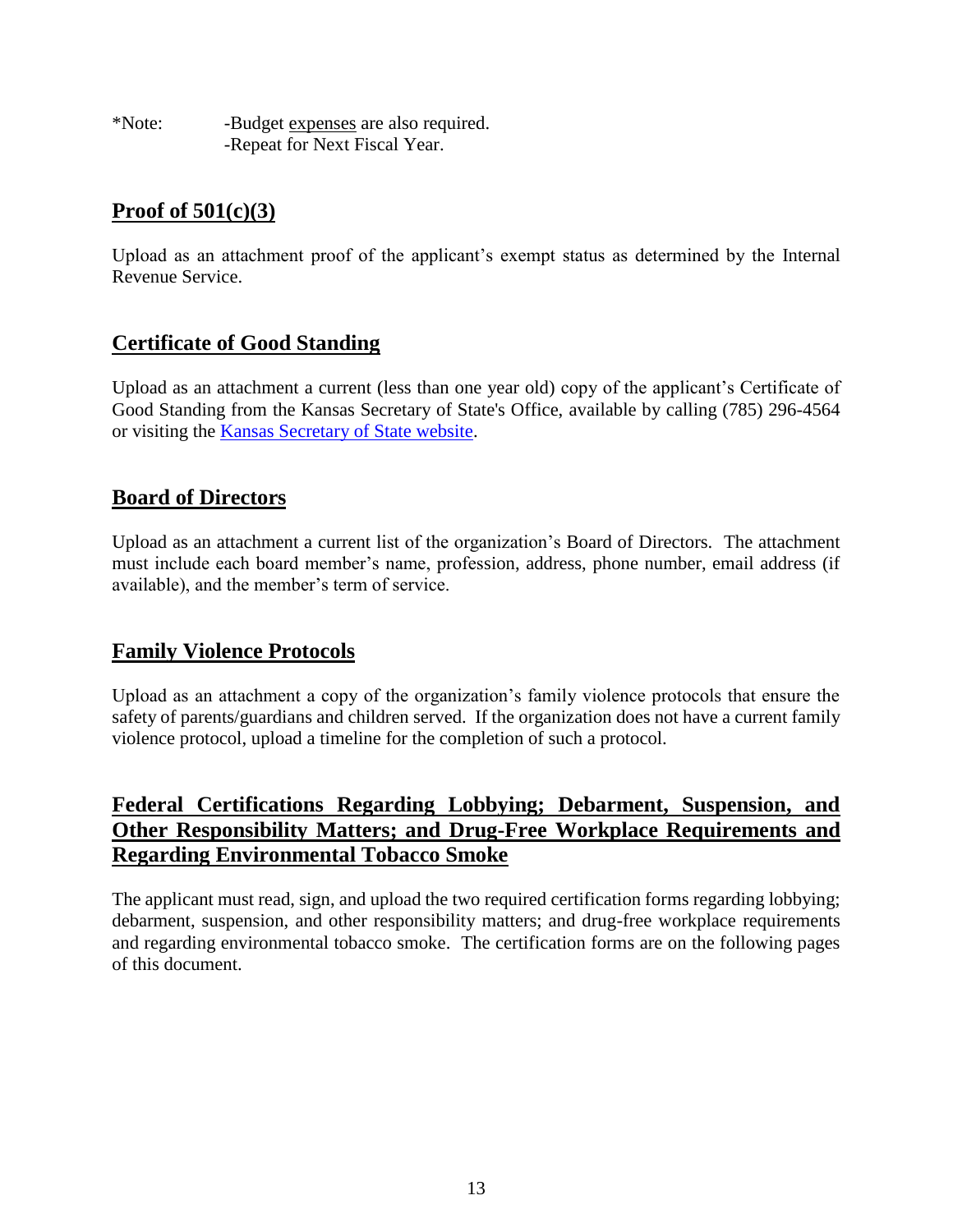# **STATE OF KANSAS**

GOVERNOR'S GRANTS PROGRAM 900 S.W. JACKSON, SUITE 304 NORTH TOPEKA, KS 66612



PHONE: (785) 291-3205 FAX: (785) 291-3204 SHAWN.COWING@KS.GOV

GOVERNOR JEFF COLYER, M.D. SHAWN COWING, ADMINISTRATOR

# **INSTRUCTIONS FOR CERTIFICATION REGARDING DEBARMENT, SUSPENSION INELIGIBILITY AND VOLUNTARY EXCLUSION FOR LOWER TIER COVERED TRANSACTIONS AND DRUG-FREE WORKPLACE AND CERTIFICATION REGARDING ENVIRONMENTAL TOBACCO SMOKE**

By signing and submitting the attached certifications, the prospective lower tier participant (applicant) is demonstrating their understanding and acceptance of the following material:

- 1. The certifications are a material representation of fact upon which reliance is placed when this transaction is entered. If it is later determined that the prospective lower tier participant (hereinafter "participant") knowingly rendered an erroneous certification, or otherwise violates the requirements of a certificate, in addition to other remedies available to the Federal Government, the U.S. Department of Health and Human Services may pursue available remedies, including suspension and/or debarment.
- 2. The participant shall provide immediate written notice to the Kansas Governor's Grants Program if at any time the participant learns that a certification was erroneous when submitted or had become erroneous by reason of changed circumstances.
- 3. The terms covered transaction, debarred, suspended, ineligible, lower tier covered transaction, participant, person, primary covered transaction, principal, proposal, and voluntarily excluded, as used in this clause, have the meanings set out in the Definitions and Coverage sections of the rules implementing Executive Orders 12549 and 12689, and in 2 CFR Part 376 and 2 CFR Part 180, Subpart I. The terms controlled substance, conviction, criminal drug statute, and drug-free workplace have the meanings set out in the Drug-Free Workplace Act of 1988, 41 U.S. Code § 8101. The terms children's services and indoor facility have the meanings set out in the Pro-Children Act of 1994 (re-authorized under the No Child Left Behind Act of 2001, Pub. L. 107–110), and amendments thereto and as defined by 20 U.S. Code § 7182 and as defined by the U.S. Department of Health and Human Services. You may contact the Kansas Governor's Grants Program for assistance in obtaining a copy of these regulations.
- 4. The participant agrees by submitting this proposal that, should the proposed covered transaction be entered into, it shall not knowingly enter into any lower tier covered transaction with a person who is proposed for debarment under 48 CFR Part 9, debarred, suspended, declared ineligible, or voluntarily excluded from participation in this covered transaction, unless authorized by the U.S. Department of Health and Human Services.
- 5. The participant further agrees by submitting this proposal that it will include the "Certification Regarding Debarment, Suspension, Ineligibility and Voluntary Exclusion-Lower Tier Covered Transaction," without modification, in all lower tier covered transactions and in all solicitations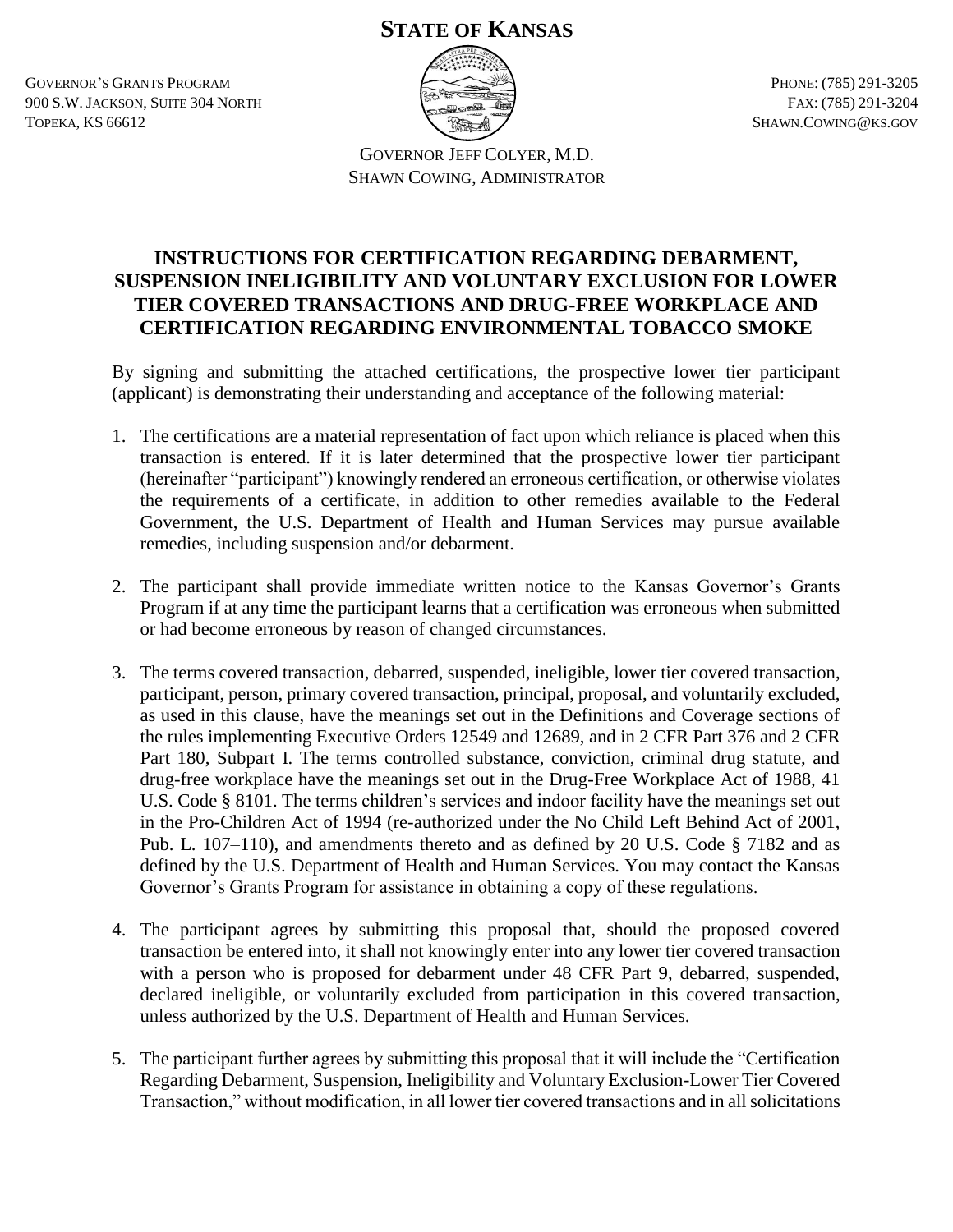for lower tier covered transactions. The participant also agrees to include the "Certification Regarding Environmental Tobacco Smoke" in all subawards which contain provisions for the children's services and that all subgrantees shall certify accordingly.

- 6. A participant in a covered transaction may rely upon a certification of a prospective participant in a lower tier covered transaction that it is not proposed for debarment under 48 CFR Part 9, debarred, suspended, ineligible, or voluntarily excluded from covered transactions, unless it knows that the certification is erroneous. A participant may decide the method and frequency by which it determines the eligibility of its principals. Each participant, may, but is not required to, check the List of Parties Excluded from Federal Procurement and Nonprocurement Programs.
- 7. Nothing contained in the foregoing shall be construed to require establishment of a system of records in order to render in good faith the certification required by this clause. The knowledge and information of a participant is not required to exceed that which is normally possessed by a prudent person in the ordinary course of business dealings.
- 8. Except for transactions authorized under paragraph 4 of these instructions, if a participant in a covered transaction knowingly enters into a lower tier covered transaction with a person who is proposed for debarment under 48 CFR Part 9, suspended, debarred, ineligible, or voluntarily excluded from participation in this transaction, in addition to other remedies available to the Federal Government, the U.S. Department of Health and Human Services may pursue available remedies, including suspension and/or debarment.
- 9. The participant agrees to provide a drug-free workplace by:
	- (a) Publishing a statement notifying employees that the unlawful manufacture, distribution, dispensing, possession, or use of a controlled substance is prohibited in the participant's workplace and specifying the actions that will be taken against employees for violation of such prohibition;
	- (b) Establishing an on-going drug-free awareness program to inform employees about--
		- (1) The dangers of drug abuse in the workplace;
		- (2) The participant's policy of maintaining a drug-free workplace;
		- (3) Any available drug counseling, rehabilitation, and employee assistance programs; and
		- (4) The penalties that may be imposed upon employees of drug abuse violations occurring in the workplace;
	- (c) Making it a requirement that each employee that will be engaged in the performance of the grant be given a copy of the statement required by paragraph (a);
	- (d) Notifying the employee in the statement required by paragraph (a) that, as a condition of employment under the grant, the employee will abide by the terms of the statement and notify the participant in writing of a conviction for a violation of a criminal drug statute occurring in the workplace no later than five calendar days after such conviction;
	- (e) Notifying the agency in writing, within ten calendar days after receiving notice under paragraph (d)(2) from an employee or otherwise receiving actual notice of such conviction. Participants of convicted employees must provide notice, including position title and identification number(s) of each affected grant, to the Kansas Governor's Grants Program;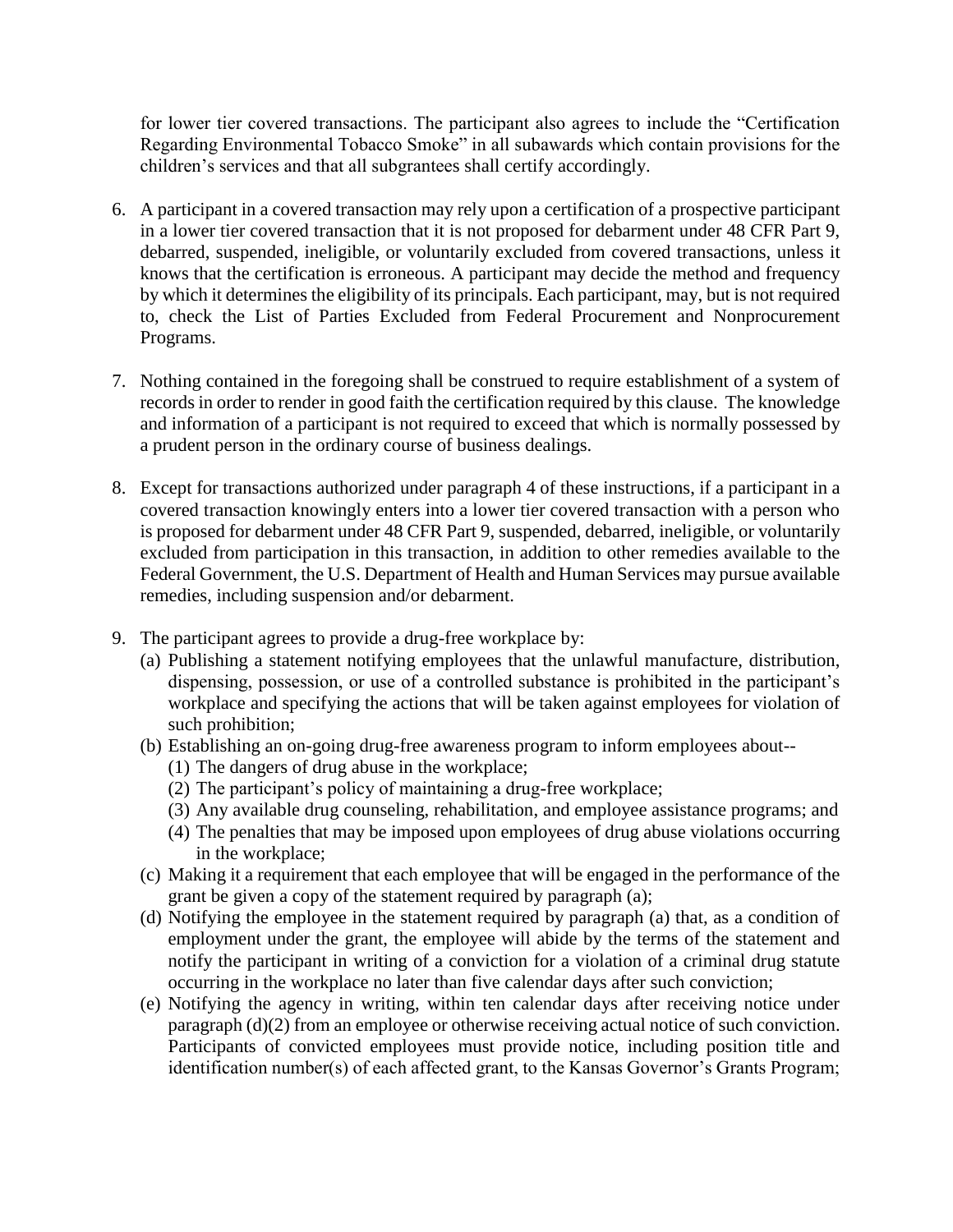(f) Taking one of the following actions, within 30 calendar days of receiving notice under paragraph  $(d)(2)$ , with respect to any employee who is so convicted--

- (1) Taking appropriate personnel action against such an employee, up to and including termination, consistent with the requirements of the Rehabilitation Act of 1973, as amended; or
- (2) Requiring such employee to participate satisfactorily in a drug abuse assistance or rehabilitation program approved for such purposes by a Federal, State, or local health, law enforcement, or other appropriate agency.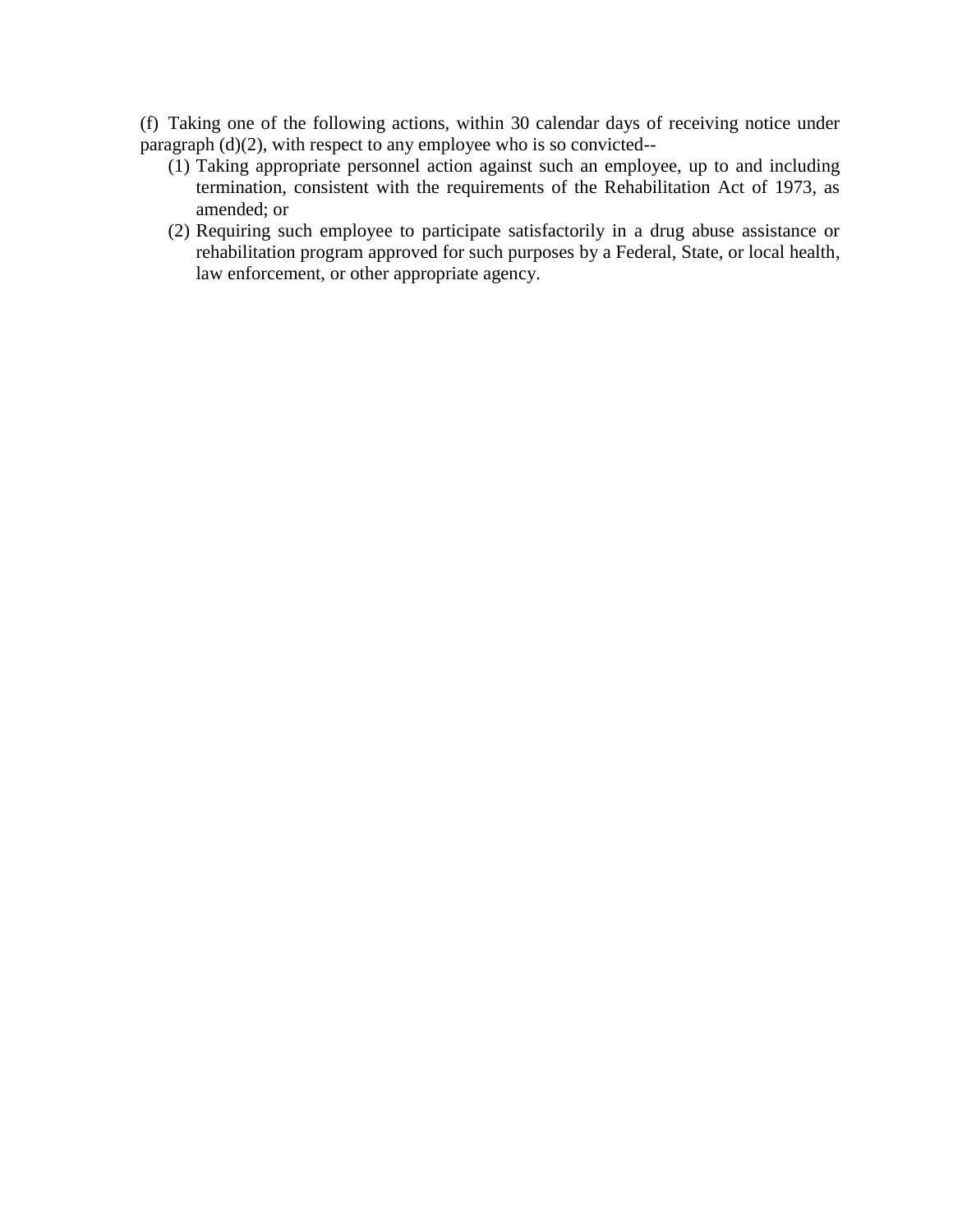# **STATE OF KANSAS**

GOVERNOR'S GRANTS PROGRAM 900 S.W. JACKSON, SUITE 304 NORTH TOPEKA, KS 66612



PHONE: (785) 291-3205 FAX: (785) 291-3204 SHAWN.COWING@KS.GOV

GOVERNOR JEFF COLYER, M.D. SHAWN COWING, ADMINISTRATOR

# **CERTIFICATION REGARDING DEBARMENT, SUSPENSION, INELIGIBILITY AND VOLUNTARY EXCLUSION FOR LOWER TIER COVERED TRANSACTIONS AND DRUG-FREE WORKPLACE**

Applicants should review the instructions for certification before completing this form. By signing this form, the prospective lower tier participant is demonstrating compliance with the certification requirements of 34 CFR Part 85 - Governmentwide Debarment and Suspension (Nonprocurement) and Governmentwide Requirements for Drug-Free Workplace (Grants). This certification shall be treated as a material representation of fact upon which reliance will be placed by the Kansas Governor's Grants Program and the Federal Department of Health and Human Services.

The prospective lower tier participant certifies, by submission of this proposal, that it is not presently debarred, suspended, proposed for debarment, declared ineligible, or voluntarily excluded from participation in this transaction by any Federal department or agency. Further, the participant is certifying that it will make a good faith effort to maintain a drug-free workplace.

If the prospective lower tier participant is unable to certify to any of the statements in this certification, such prospective participant shall attach an explanation to this certification.

\_\_\_\_\_\_\_\_\_\_\_\_\_\_\_\_\_\_\_\_\_\_\_\_\_\_\_\_\_\_\_\_\_\_\_\_\_\_\_\_\_\_\_\_\_\_\_\_\_\_\_\_\_\_\_\_\_\_\_\_\_\_\_\_\_\_\_\_\_\_\_\_\_\_\_\_\_\_

\_\_\_\_\_\_\_\_\_\_\_\_\_\_\_\_\_\_\_\_\_\_\_\_\_\_\_\_\_\_\_\_\_\_\_\_\_\_\_\_\_\_\_\_\_\_\_\_\_\_\_\_\_\_\_\_\_\_\_\_\_\_\_\_\_\_\_\_\_\_\_\_\_\_\_\_\_\_

\_\_\_\_\_\_\_\_\_\_\_\_\_\_\_\_\_\_\_\_\_\_\_\_\_\_\_\_\_\_\_\_\_\_\_\_\_\_\_\_\_\_\_\_\_\_\_\_\_\_\_\_\_\_\_\_\_\_\_\_\_\_\_\_\_\_\_\_\_\_\_\_\_\_\_\_\_\_

Signature Date

Name and Title of Authorized Certifying Official

\_\_\_\_\_\_\_\_\_\_\_\_\_\_\_\_\_\_\_\_\_\_\_\_\_\_\_\_\_\_\_\_\_\_\_\_\_\_\_\_\_\_\_\_\_\_\_\_\_\_\_\_\_\_\_\_\_\_\_\_\_\_\_\_\_\_\_\_\_\_\_\_\_\_\_\_\_\_ Name of Organization

Address of Organization